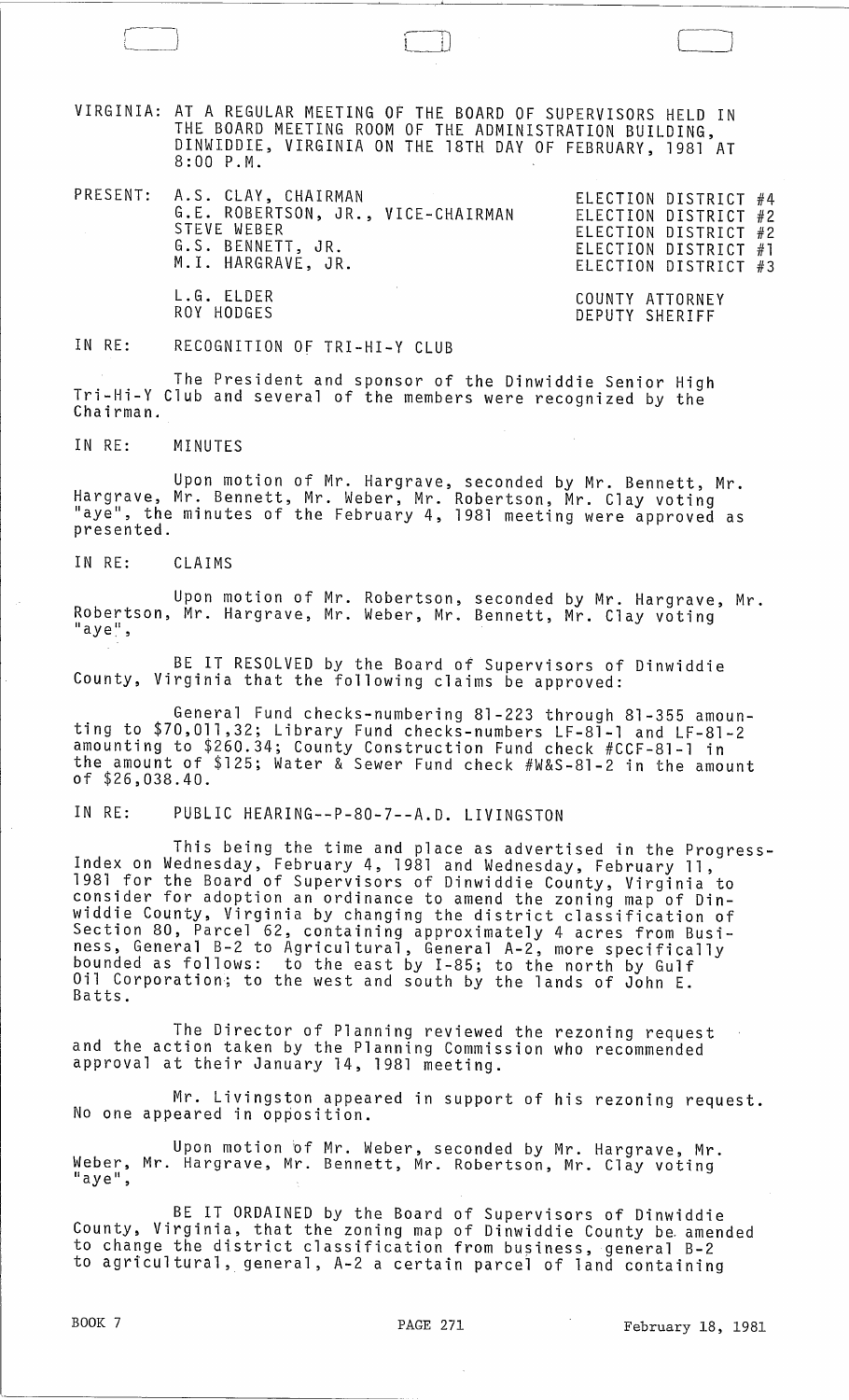4 acres more or less, being designated as parcel 62 of section 80 of the County land records.

In all other respects, said Zoning Ordinance of Dinwiddie County is hereby reordained.

IN RE: PUBLIC HEARING--P-80-8--LYNN GRIMMER

This being the time and place as advertised in the Progress-Index on Wednesday, February 4, 1981 and Wednesday, February 11, 1981 for the Board of Supervisors to consider for adoption an ordinance to amend the zoning map of Dinwiddie County, Virginia by changing the district classification of Section 22, Parcel 65A, containing 8.4 acres, from Residential, Limited R-l to Agricultural, General A-2. Said parcel of land is more specifically bounded as follows: to the west by Rt. 672; to the south by Rt. 613; to the east by the lands of Mitchell Harris and John Staton; and to the north by the lands of Virginia P. Short.

The Director of Planning reviewed the request and the action by the Planning Commission who recommended approval at their January 14, 1981 meeting.

Mrs. Lynn Grimmer appeared in support of her rezoning request. No one appeared in opposition.

Upon motion of Mr. Weber, seconded by Mr. Robertson, Mr. Weber, Mr. Robertson, Mr. Bennett, Mr. Hargrave, Mr. Clay voting<br>"aye",

BE IT ORDAINED by the Board of Supervisors of Dinwiddie County, Virginia, that the zoning map be amended by changing the district classification of Section 22, Parcel 65A, containing 8.4 acres from residential R-l to agricultural, A-2.

In all other respects said zoning ordinance is hereby reordained.

IN RE: PUBLIC HEARING--P-8l-l--PLANTERS· WAREHOUSE

This being the time and place as advertised in the Progress-Index on Wednesday, February 4, 1981 and Wednesday, February 11, 1981 for the Board of Supervisors to consider for adoption an ordinance to amend the County Code of Dinwiddie by changing the district classification of Sec. 21, Parcel 149, from Residential R-l to Industrial General, M-2. Said parcel of land contains approximately 8.4 acres and is generally defined by a plat drawn by George Whitman, Jr., a copy of which accompanies the rezoning request. The land is bounded on the south, east and west by the Petersburg Municipal Airport and to the north by U.S. Rt. 460.

The Director of Planning reviewed the request and action taken by the Planning Commission, who recommended approval at their February 11, 1981 meeting. Mr. Scheid read a letter from the Petersburg-Dinwiddie County Airport and Industrial Authority, adjacent property owners, wherein they stated they did not object to the rezoning but requested the following condition be added to protect future air operations:

> "Future development of this land, building or premises shall not permit any radio, television, power, etc., tower which would penetrate the air space needed for aircraft or cause any disturbance of an electrical/ sight visibility nature in the operations of said aircraft or airfield."

He then read a letter in response from Mr. Warren Bain representing the Planters· Warehouse, stating that the principals accepted the condition as requested by the Airport Authority.

Mr. Scheid questioned whether a condition of this type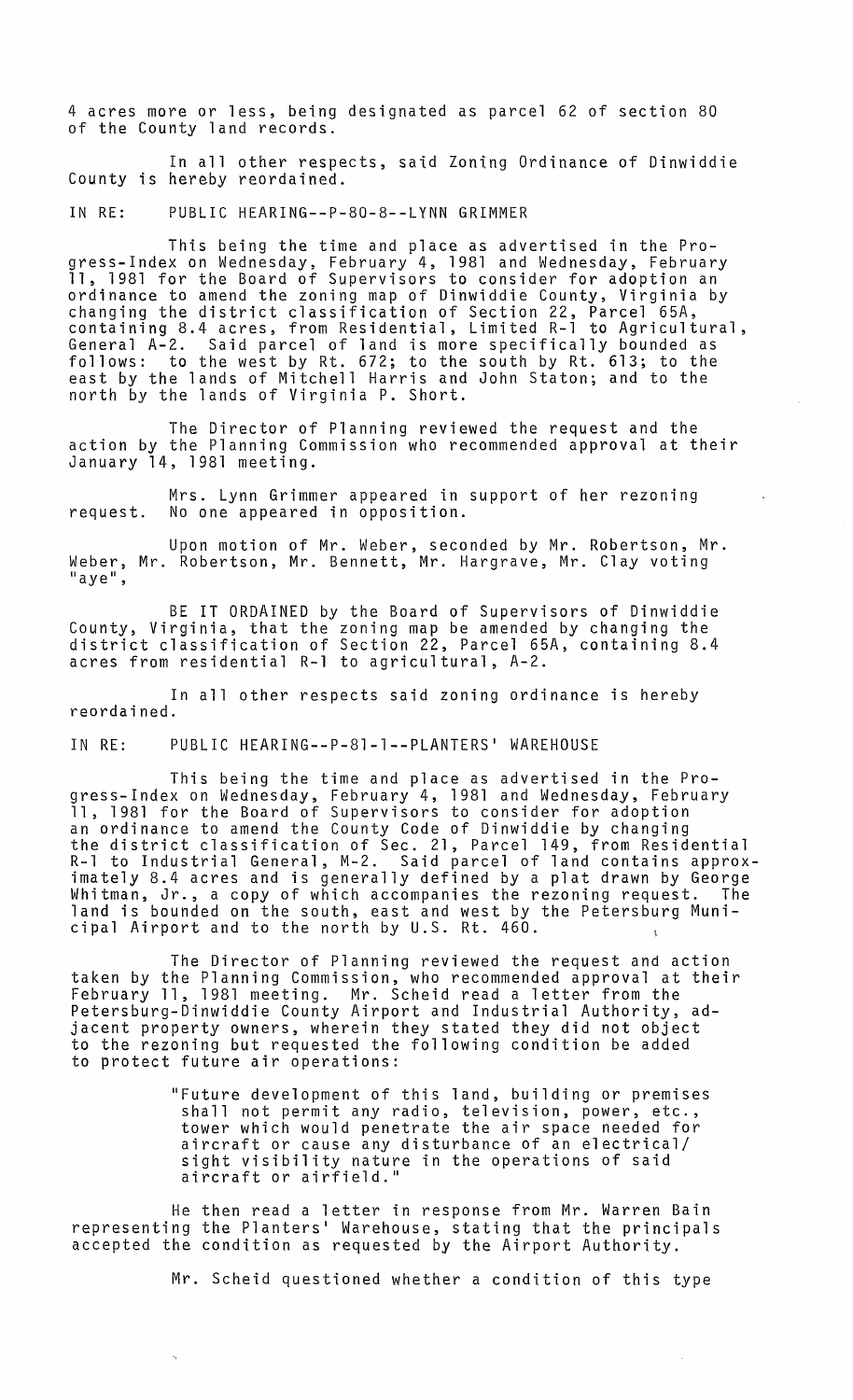could be placed on the rezoning and advised the Board that sections of the County ordinance already provided this protection. He stated that under Sec. 17-78 (a) of the County Code for M-2 zoning, before any permit for construction or a new use is issued, the plans must be submitted and approved by the Zoning Administrator. He also cited Sec. 17-99 which states restrictions applicable in areas adjacent to Airports. Mr. Scheid, therefore, questioned whether the letter was needed and recommended reference to those Code Sections for the protection of the Airport property.

 $\begin{pmatrix} 1 & 1 & 1 \\ 1 & 1 & 1 \\ 1 & 1 & 1 \end{pmatrix}$ 

Mr. Robertson stated his concern for the crossovers on Rt. 460 for access to the property. Mr. Scheid advised him that a crossover was very close to the entrance to the property.

Mr. Warren Bain appeared in support of the rezoning request. No one appeared in opposition.

Upon motion of Mr. Hargrave, seconded by Mr. Robertson, Mr. Hargrave, Mr. Robertson, Mr. Bennett, Mr. Weber, Mr. Clay voting<br>"aye",

BE IT ORDAINED by the Board of Supervisors of Dinwiddie County, Virginia, that the County Zoning Map be amended by changing the district classification of Section 21, Parcel 149, from Residential, R-l to Industrial, General, M-2.

In all other respects said zoning ordinance is hereby reordained.

IN RE: LETTER TO PETERSBURG-DINWIDDIE COUNTY AIRPORT & INDUS-TRIAL AUTHORITY - REZONING CASE P-81-1

Upon motion of Mr. Hargrave, seconded by Mr. Robertson, Mr. Hargrave, Mr. Robertson, Mr. Weber, Mr. Bennett, Mr. Clay voting "aye", the County Administrator was instructed to write a letter to the Petersburg-Dinwiddie County Airport & Industrial Authority outlining the Board's action on rezoning case P-81-1, Planter's Warehouse, and citing the Code Sections which provide protection for their concern.

IN RE: PROGRESS-INDEX--SPECIAL EDITION AD PARTICIPATION

The County Administrator presented a request from the Progress-Index for the County's participation in a special edition in recognition of Ft. Lee and Ft. Pickett. The cost of an ad in the issue would be \$432. Mr. Hargrave stated that an ad would be nice but he could not see the cost at this time when the Board would be sitting down shortly to face the budget. Mr. Bennett agreed stating that the County was facing hard times. Mr. Weber stated that he felt the County should contribute to show their appreciation for having Ft. Lee and Ft. Pickett. Mr. Robertson appreciation for having rt. Lee and rt. Pickett. Mr. Robertson<br>stated that he didn't want it to appear that the County did not support or appreciate Ft. Lee and Ft. Pickett; however, he felt the County had to be frugal at this time.

Upon motion of Mr. Robertson, seconded by Mr. Bennett, Mr. Robertson, Mr Bennett, Mr. Hargrave, Mr. Clay voting "aye",

BE IT RESOLVED by the Board of Supervisors of Dinwiddie County, Virginia that the County not participate in placing an ad in the Special Edition of the Progress-Index in tribute to Ft. Lee and Ft. Pickett; and

BE IT FURTHER RESOLVED by the Board of Supervisors of Dinwiddie County, Virginia that the County Administrator be instructed to write a letter to the Progress-Index expressing the County's appreciation for the invitation to participate in the Special Issue.

BOOK 7 **PAGE 272** February 18, 1981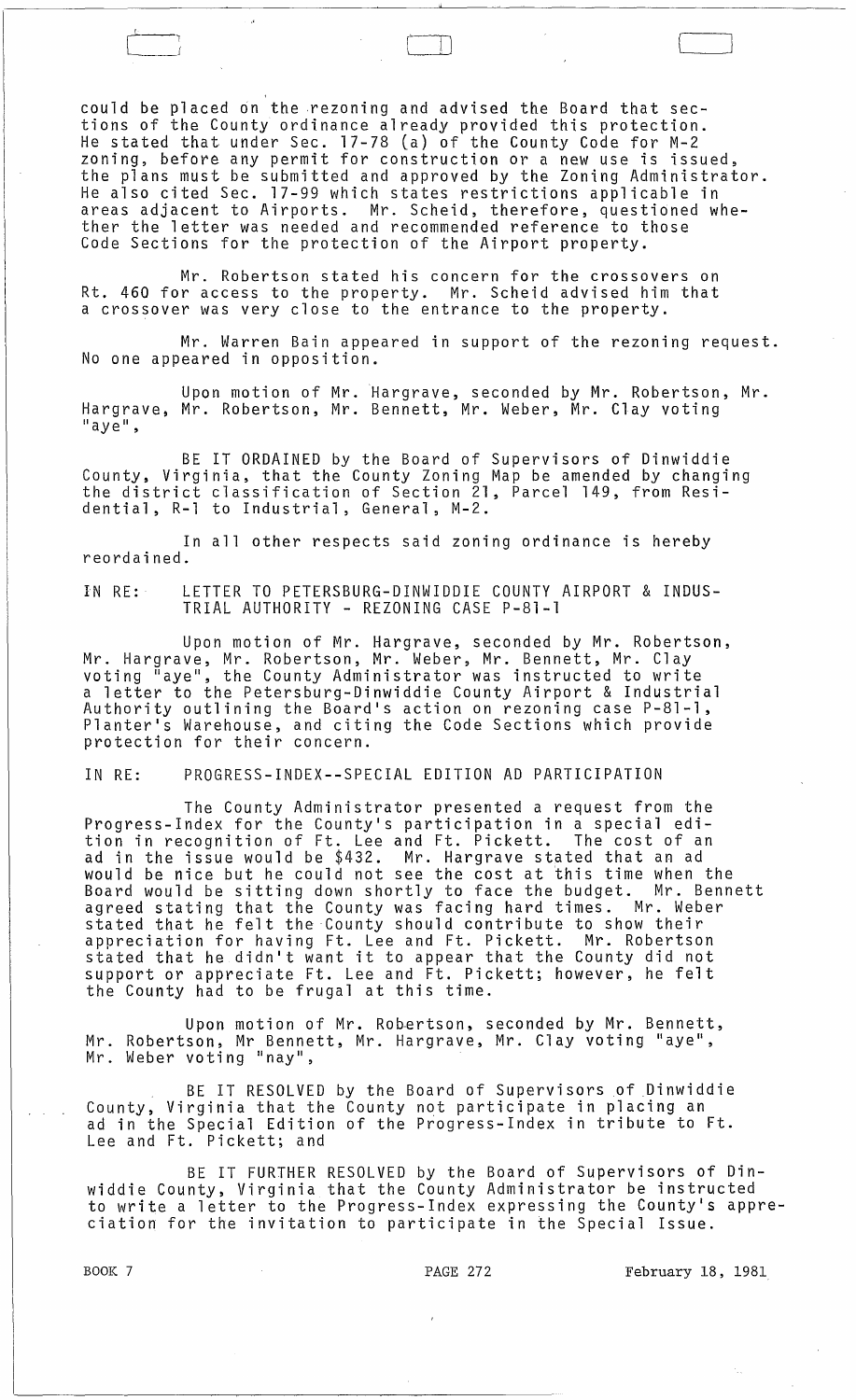IN RE: REAPPOINTMENT--DINWIDDIE INDUSTRIAL DEVELOPMENT AUTHORITY FRANKLIN HALL

Upon motion of Mr. Robertson, seconded by Mr. Bennett, Mr. Robertson, Mr. Bennett, Mr. Weber, Mr. Hargrave, Mr. Clay voting "aye", Mr. Frankl in Hall was reappointed to the Dinwiddie Industrial Development Authority, term expiring February 5, 1985.

IN RE: APPOINTMENT--PLANNING COMMISSION--LEGERT HAMILTON

Upon motion of Mr. Hargrave, seconded by Mr. Bennett, Mr. Hargrave, Mr. Bennett, Mr. Weber, Mr. Robertson, Mr. Clay voting<br>"aye", Mr. Legert Hamilton was appointed to the Planning Commission to fill the unexpired term of Mr. J.O. Lee, term expiring December 31,1981.

IN RE: APPOINTMENTS--1981 ROADVIEWERS

The following nominations were made for the 1981 Roadviewers: Mr. Robertson nominated Mr. Henry G. Walker, Sr.; Mr. Weber nominated Mrs. Barbara Wilson; Mr. Clay nominated Mr. C.Y. Avery; Mr. Bennett nominated Mr. John A. Hawkes; Mr. Hargrave nominated Mr. T.O. Rainey. All members voting "aye", the following appointments were made for the 1981 Roadviewers:

Mr. Henry G. Walker, Sr; Mrs. Barbara Wilson; Mr. C.Y.<br>Avery; Mr. John A. Hawkes; Mr. T.O. Rainey.

IN RE: WATER AUTHORITY APPOINTMENTS

Mr. Weber asked that the Water Authority appointments be made at the next meeting. The County Administrator was instructed to find out if the water and sewer litigation was settled and if these appointments could be made at the next meeting.

IN RE: 1981-82 HIGHWAY SAFETY PLAN

The Secretary presented the 1981-82 Highway Safety Plan approved by the Transportation Safety Commission at their February<br>10, 1981 meeting.

Upon motion of Mr. Hargrave, seconded by Mr. Robertson, Mr. Hargrave, Mr. Robertson, Mr. Bennett, Mr. Weber, Mr. Clay voting "aye", the following projects were approved in the order of priority as listed for inclusion in the 1981-82 Highway Safety Plan:

|    | 1. School Board - Driver Education Range                      | Local | Federal |
|----|---------------------------------------------------------------|-------|---------|
|    | Fencing - Range & Security Area - including<br>gate           | 9500  | 9500    |
|    | Equipment - Range & Classroom                                 | 4800  | 4800    |
| 2. | School Board - Flashing Lights                                |       |         |
|    | Two Flashing School Zone Lights<br>Eastside Elementary School | 1000  | 1000    |

IN RE: REPORT ON RT. 615 AND CABLETELEVISION

Mr. Robertson asked if there was any progress on the right-of-way acquisition for Rt. 615. The County Administrator stated he had no report at this time.

Mr. Robertson also asked about the status of the cabletelevision effort. The County Administrator stated there was one company who was very interested that he was allowing 60 days before contacting again and one company that was slightly interested.

 $\sim$ 

 $\langle \rho_{\rm{B}} \rangle$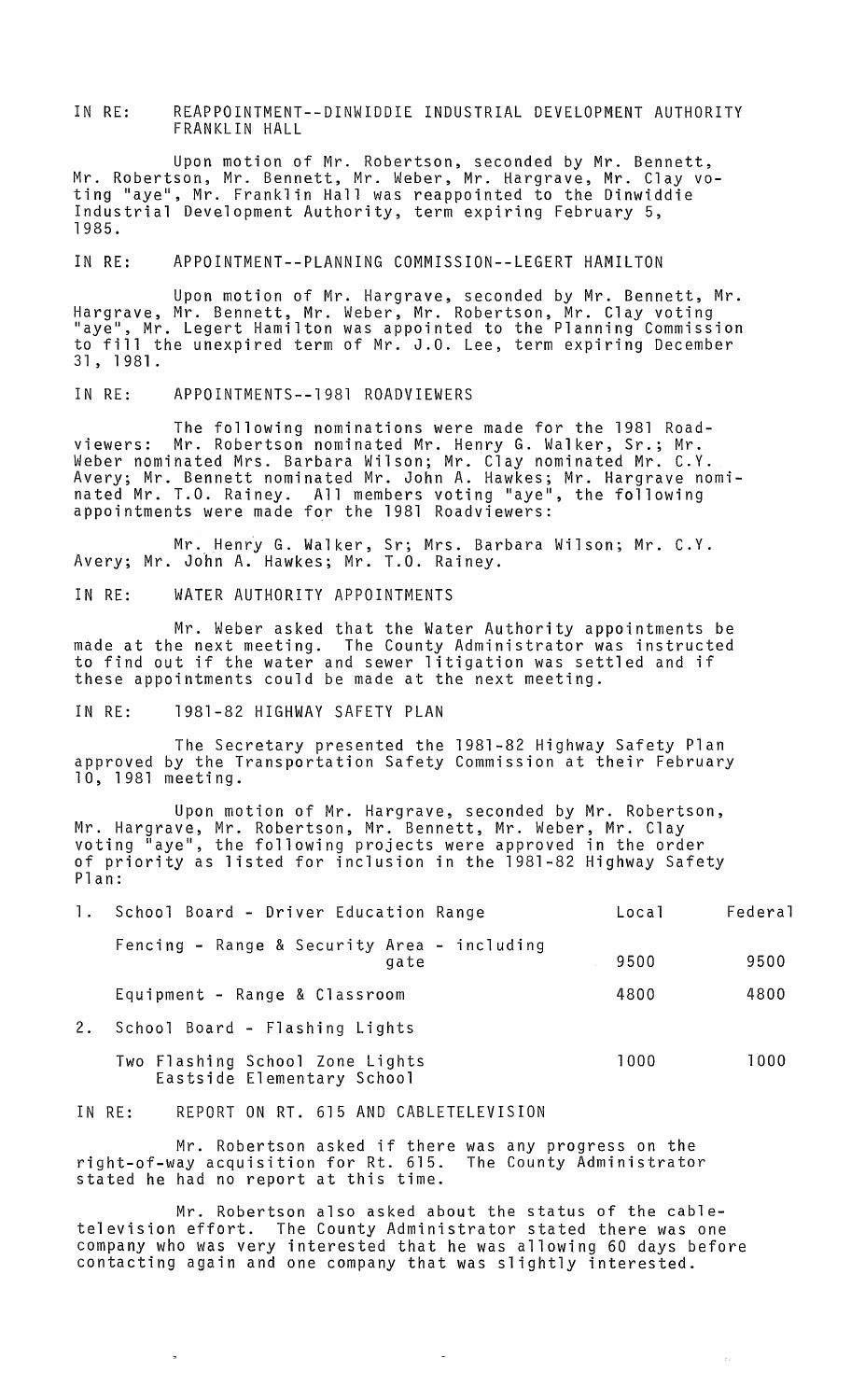IN RE: DELINQUENT REAL ESTATE TAXES

The County Administrator advised the Board that he had talked with Richard Jones, the attorney who was handling the delinquent real estate suits, and was told he would be filing twenty to thirty suits within the next sixty days. Then he would proceed with the next ones turned over to the Circuit Court Clerk.

IN RE AUTO TAG ROAD CHECKS

The County Administrator stated that the Sheriff has held numerous road checks, which several have been tried and fined by the court. Mr. Robertson asked if a list of the number checked and prosecuted was kept. The County Administrator stated he did not know but could find out.

IN RE: 1981 ROADVIEWERS

The County Administrator advised the Board that the Roadviewers would probably go out in March to review the roads on the list they received plus those roads in subdivisions that are eligible. He stated he had two new requests to be added but had not received the necessary paperwork.

IN RE: EXECUTIVE SESSION

Upon motion of Mr. Hargrave, seconded by Mr. Robertson, Mr. Hargrave, Mr. Robertson, Mr. Weber, Mr. Bennett, Mr. Clay voting "aye", the Board moved into Executive Session at 8:45 P.M. to discuss legal matters. The meeting reconvened into Open Session at 10:09 P.M.

IN RE: ADJOURNMENT

Upon motion of Mr. Weber, seconded by Mr. Robertson, Mr. Weber, Mr. Robertson, Mr. Bennett, Mr. Hargrave, Mr. Clay voting<br>"aye", the meeting adjourned until 8:00 A.M., Thursday, February 19, 1981.

FEBRUARY 19, 1981 -- CONTINUATION OF FEBRUARY 18, 1981 MEETING

ALL MEMBERS PRESENT

IN RE: EXECUTIVE SESSION

Upon motion of Mr. Bennett, seconded by Mr. Hargrave, Mr. Bennett, Mr. Hargrave, Mr. Weber, Mr. Robertson, Mr. Clay voting "aye", the Board moved into Executive Session at 8:00 A.M. to discuss personnel matters. The Board reconvened into Open Session at  $7:00$  P.M.

IN RE: ADJOURNMENT

Upon motion of Mr. Weber, seconded by Mr. Robertson, Mr. Weber, Mr. Robertson, Mr. Bennett, Mr. Hargrave, Mr. Clay voting "aye", the meeting adjourned until 7:30 P.M., Tuesday, February 24, 1981.

FEBRUARY 24, 1981 -- CONTINUATION OF FEBRUARY 19, 1981 MEETING

ALL MEMBERS PRESENT

IN RE: DISCUSSION OF 1981-82 PROPOSED BUDGET

The Board of Supervisors reviewed the projected income and expense figures for the 1981-82 budget.

## IN RE: ADJOURNMENT

Upon motion of Mr. Weber, seconded by Mr. Robertson, Mr.